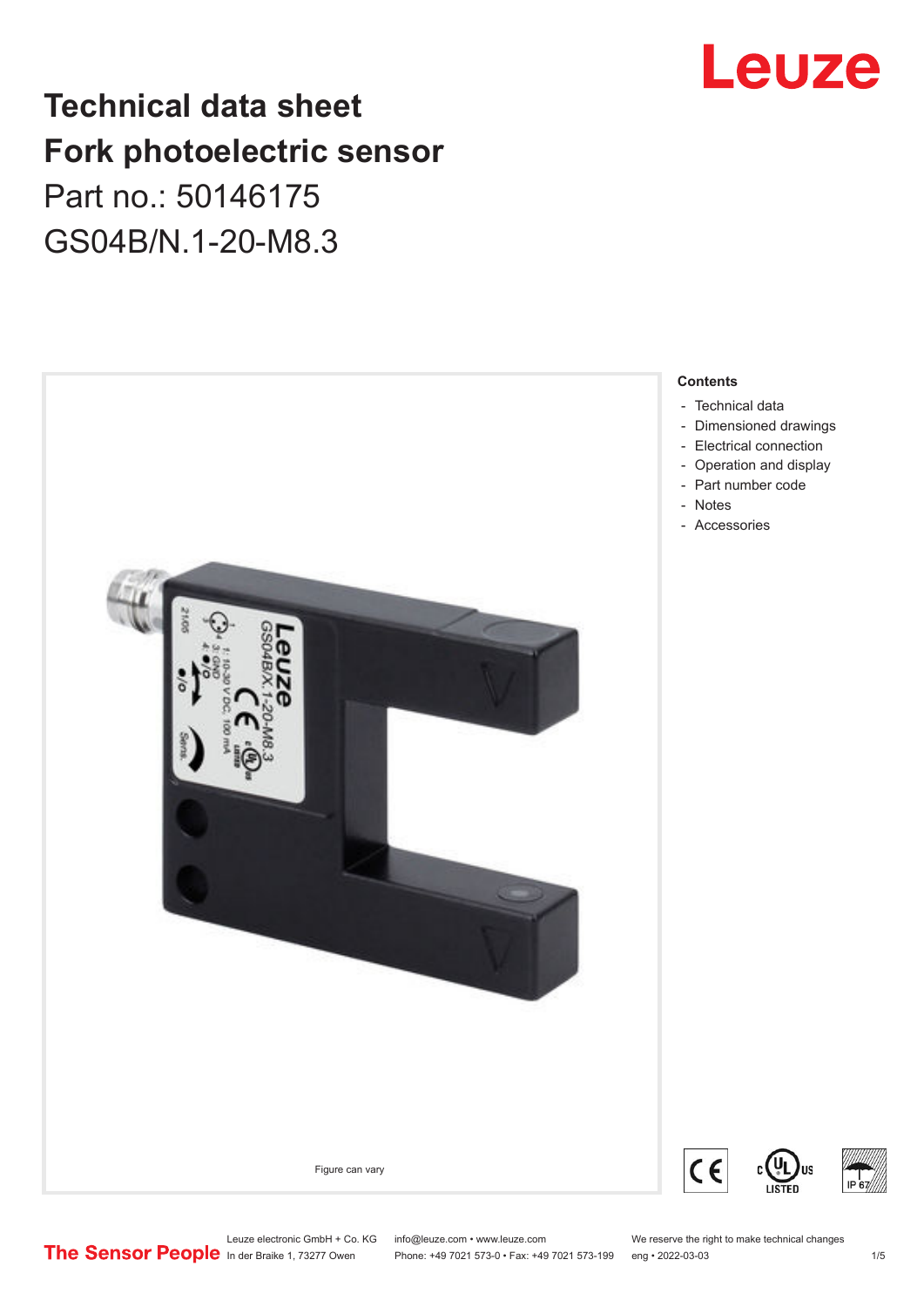# <span id="page-1-0"></span>**Technical data**

# Leuze

| <b>Basic data</b>                                                                                                                                                 |                                                |                                   |  |  |
|-------------------------------------------------------------------------------------------------------------------------------------------------------------------|------------------------------------------------|-----------------------------------|--|--|
| <b>Series</b>                                                                                                                                                     |                                                | 04B                               |  |  |
|                                                                                                                                                                   | <b>Principle of physics</b>                    | Optical                           |  |  |
|                                                                                                                                                                   | Application                                    | Detection of small parts          |  |  |
|                                                                                                                                                                   |                                                |                                   |  |  |
|                                                                                                                                                                   | <b>Characteristic parameters</b>               |                                   |  |  |
| <b>MTTF</b>                                                                                                                                                       |                                                | 700.42 years                      |  |  |
|                                                                                                                                                                   |                                                |                                   |  |  |
|                                                                                                                                                                   | <b>Optical data</b>                            |                                   |  |  |
|                                                                                                                                                                   | <b>Light source</b>                            | LED, Red                          |  |  |
|                                                                                                                                                                   | Wavelength                                     | 660 nm                            |  |  |
|                                                                                                                                                                   | <b>Transmitted-signal shape</b>                | Pulsed                            |  |  |
|                                                                                                                                                                   | <b>Measurement data</b>                        |                                   |  |  |
|                                                                                                                                                                   |                                                |                                   |  |  |
|                                                                                                                                                                   | <b>Repeatability</b>                           | $0.02$ mm                         |  |  |
|                                                                                                                                                                   | Minimum object diameter                        | $0.3$ mm                          |  |  |
|                                                                                                                                                                   | <b>Electrical data</b>                         |                                   |  |  |
| <b>Protective circuit</b>                                                                                                                                         |                                                | Polarity reversal protection      |  |  |
|                                                                                                                                                                   |                                                | Short circuit protected           |  |  |
|                                                                                                                                                                   |                                                |                                   |  |  |
|                                                                                                                                                                   | Performance data                               |                                   |  |  |
|                                                                                                                                                                   | Supply voltage U <sub>B</sub>                  | 10  30 V, DC                      |  |  |
|                                                                                                                                                                   | <b>Residual ripple</b>                         | 0  15 %, From $U_{\rm B}$         |  |  |
|                                                                                                                                                                   | <b>Open-circuit current</b>                    | 030mA                             |  |  |
|                                                                                                                                                                   | <b>Switching hysteresis</b>                    | $100 \mu m$                       |  |  |
|                                                                                                                                                                   | Outputs                                        |                                   |  |  |
|                                                                                                                                                                   | Number of digital switching outputs 1 Piece(s) |                                   |  |  |
|                                                                                                                                                                   |                                                |                                   |  |  |
|                                                                                                                                                                   | <b>Switching outputs</b>                       |                                   |  |  |
| <b>Type</b>                                                                                                                                                       |                                                | Digital switching output          |  |  |
| <b>Voltage type</b><br>Switching current, max.<br><b>Switching voltage</b><br><b>Switching output 1</b><br><b>Switching element</b><br><b>Switching principle</b> |                                                | DC                                |  |  |
|                                                                                                                                                                   |                                                | 100 mA                            |  |  |
|                                                                                                                                                                   |                                                | high: $\geq$ (U <sub>B</sub> -2V) |  |  |
|                                                                                                                                                                   |                                                | Low: $\leq$ 2V                    |  |  |
|                                                                                                                                                                   |                                                |                                   |  |  |
|                                                                                                                                                                   |                                                | Transistor, NPN                   |  |  |
|                                                                                                                                                                   |                                                |                                   |  |  |
|                                                                                                                                                                   |                                                | Light/dark reversible             |  |  |

#### **Mouth width** 20 mm **Mouth depth** 25 mm **Dimension (W x H x L)** 10 mm x 40 mm x 50 mm **Housing material Metal Metal housing** Diecast zinc **Lens cover material Glass** Glass **Net weight A** 46 g **Housing color** Black, RAL 9005 **Type of fastening** Through-hole mounting **Operation and display Type of display** LED **Number of LEDs** 1 Piece(s) **Operational controls** 270° potentiometer **Function of the operational control** Light/dark switching Sensitivity adjustment **Environmental data** Ambient temperature, operation -25 ... 60 °C **Certifications Degree of protection** IP 67 **Protection class** III **Certifications** c UL US Standards applied<br>
IEC 60947-5-2, DIN EN ISO 1389-1:2016 appendix C,D **Classification Customs tariff number** 85365019 **ECLASS 5.1.4** 27270909 **ECLASS 8.0** 27270909

**Mechanical data**

**Design** Fork

| LULAJJ 0.0         | 2121 USUS |
|--------------------|-----------|
| <b>ECLASS 9.0</b>  | 27270909  |
| ECLASS 10.0        | 27270909  |
| <b>ECLASS 11.0</b> | 27270909  |
| <b>ETIM 5.0</b>    | EC002720  |
| <b>ETIM 6.0</b>    | EC002720  |
| <b>ETIM 7.0</b>    | EC002720  |

#### **Timing**

| <b>Switching frequency</b> | 5.000 Hz         |
|----------------------------|------------------|
| Response time              | $0.1$ ms         |
| <b>Readiness delay</b>     | $150 \text{ ms}$ |

#### **Connection**

| <b>Number of connections</b> |                           | 1 Piece(s)     |
|------------------------------|---------------------------|----------------|
| <b>Connection 1</b>          |                           |                |
|                              | <b>Function</b>           | Signal OUT     |
|                              |                           | Voltage supply |
|                              | <b>Type of connection</b> | Connector      |
|                              | <b>Thread size</b>        | M8             |
|                              | <b>Type</b>               | Male           |
|                              | <b>Material</b>           | Metal          |
|                              | No. of pins               | $3 - pin$      |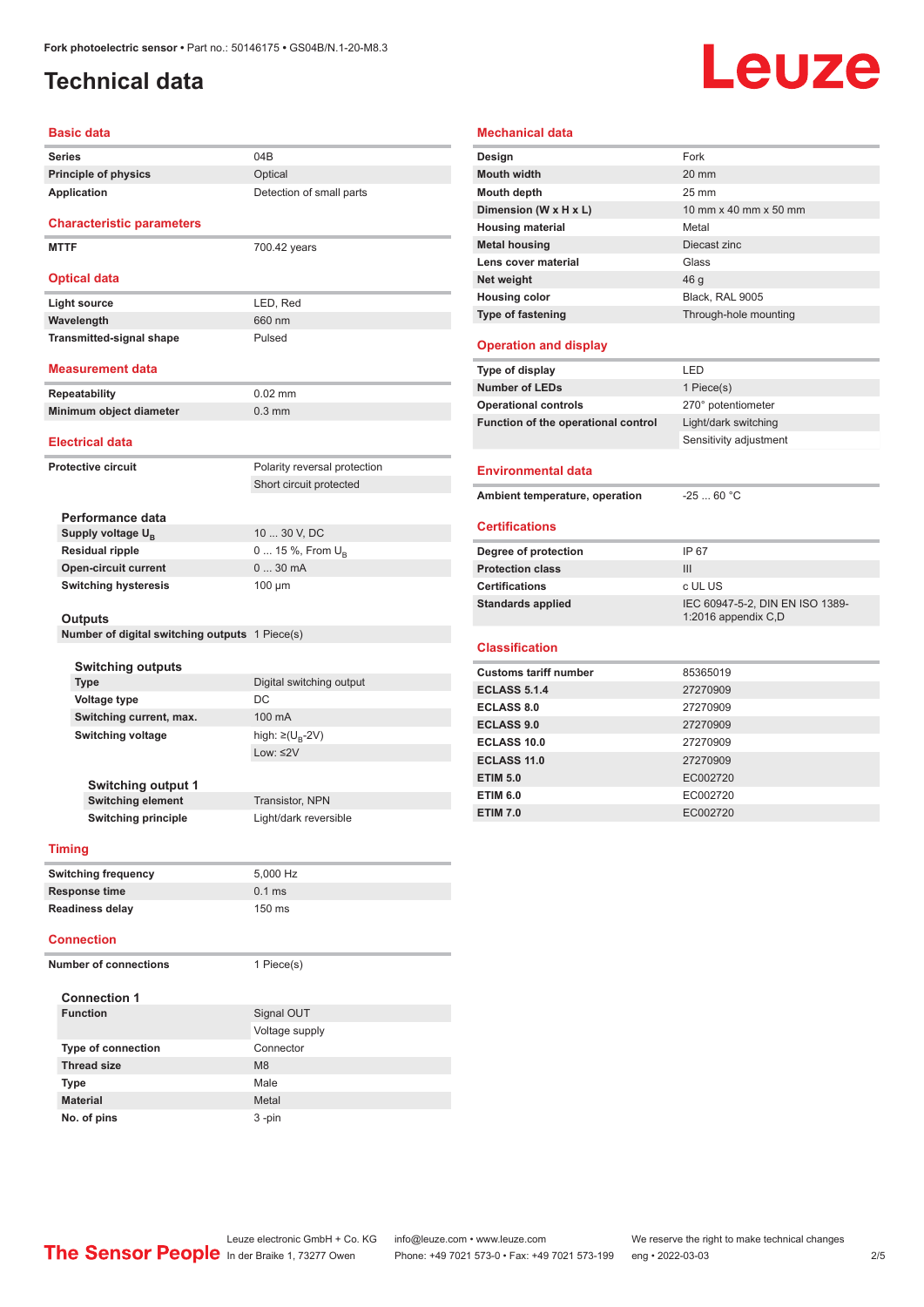### <span id="page-2-0"></span>**Dimensioned drawings**

All dimensions in millimeters





- A Optical axis
- B Sensitivity adjustment
- C Light/dark switching
- D LED indicator



## **Electrical connection**

#### **Connection 1**

| <b>Function</b>    | Signal OUT<br>Voltage supply |
|--------------------|------------------------------|
| Type of connection | Connector                    |
| <b>Thread size</b> | M <sub>8</sub>               |
| <b>Type</b>        | Male                         |
| <b>Material</b>    | Metal                        |
| No. of pins        | $3 - pin$                    |

| Pin | <b>Pin assignment</b> |
|-----|-----------------------|
|     | V+                    |
| 3   | <b>GND</b>            |
| 4   | OUT <sub>1</sub>      |

### **Operation and display**

| LED | <b>Display</b>           | <b>Meaning</b>                          |
|-----|--------------------------|-----------------------------------------|
|     | Yellow, continuous light | Switching output/switching state active |

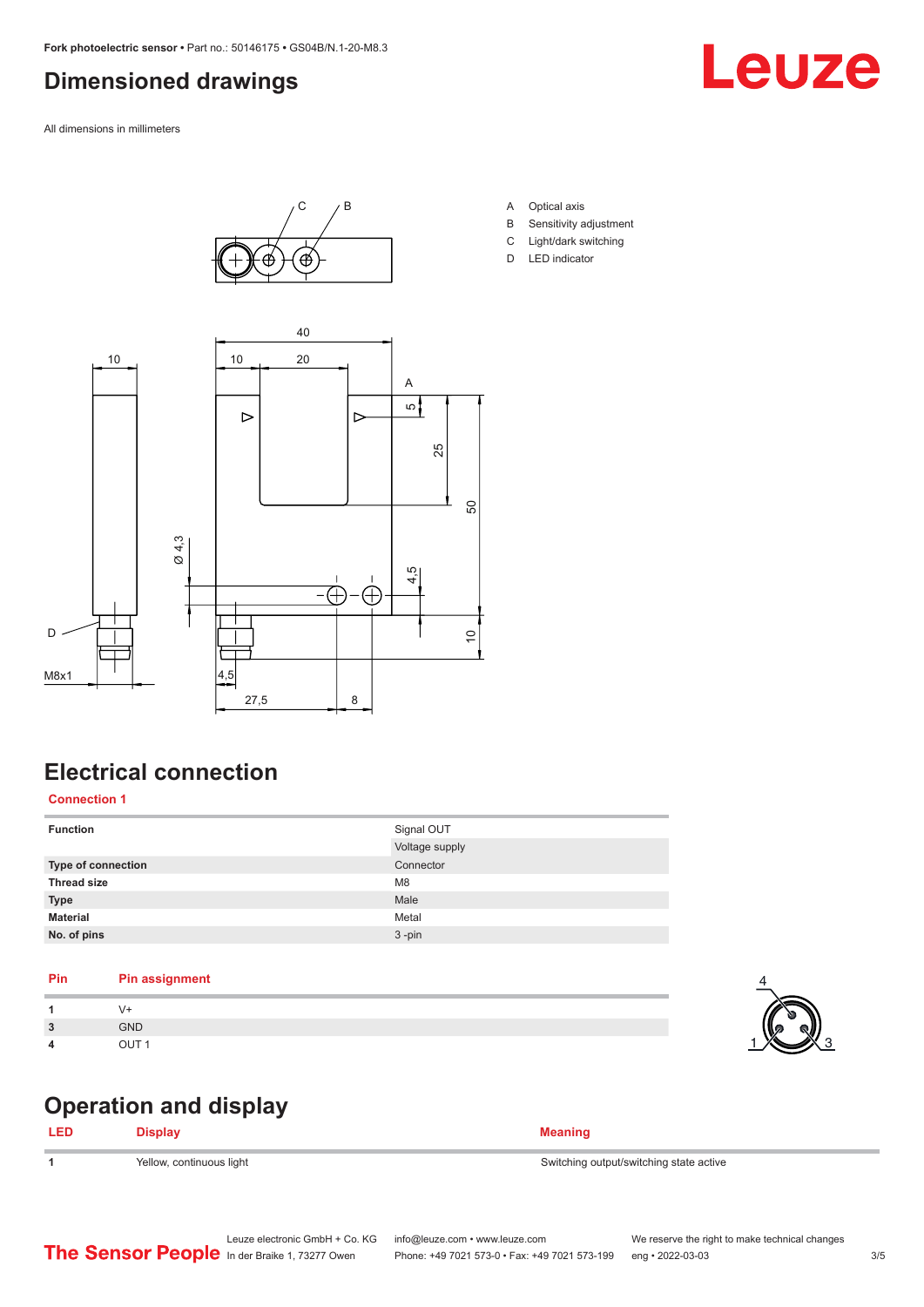### <span id="page-3-0"></span>**Part number code**

Part designation: **AAA04B/C.D-EEE-FFF**



| AAA04B     | Operating principle / construction<br>GS04B: Optical fork sensor, LED light source<br>GSL04B: Optical fork sensor, laser light source                                                   |
|------------|-----------------------------------------------------------------------------------------------------------------------------------------------------------------------------------------|
| C          | <b>Switching output / Function</b><br>P: PNP transistor output, dark switching<br>N: NPN transistor output, dark switching<br>1: IO-Link / light switching (NPN) / dark switching (PNP) |
| D          | Equipment<br>1: 270° potentiometer                                                                                                                                                      |
| EEE.       | Mouth width [mm]<br>Mouth width in millimeters                                                                                                                                          |
| <b>FFF</b> | <b>Electrical connection</b><br>M8.3: M8 connector, 3-pin (plug)                                                                                                                        |

| <b>Note</b>                                                                                     |
|-------------------------------------------------------------------------------------------------|
| $\&$ A list with all available device types can be found on the Leuze website at www.leuze.com. |

#### **Notes**

| Observe intended use!                                                                                                                                                                                                      |
|----------------------------------------------------------------------------------------------------------------------------------------------------------------------------------------------------------------------------|
| $\%$ This product is not a safety sensor and is not intended as personnel protection.<br>§ The product may only be put into operation by competent persons.<br>§ Only use the product in accordance with its intended use. |

#### **Accessories**

# Connection technology - Connection cables

|   |  | Part no. | <b>Designation</b> | <b>Article</b>   | <b>Description</b>                                                                                                                                |
|---|--|----------|--------------------|------------------|---------------------------------------------------------------------------------------------------------------------------------------------------|
| ▤ |  | 50130832 | KD U-M8-3A-V1-050  | Connection cable | Connection 1: Connector, M8, Axial, Female, 3-pin<br>Connection 2: Open end<br>Shielded: No<br>Cable length: 5,000 mm<br>Sheathing material: PVC  |
|   |  | 50130862 | KD U-M8-3W-V1-050  | Connection cable | Connection 1: Connector, M8, Angled, Female, 3-pin<br>Connection 2: Open end<br>Shielded: No<br>Cable length: 5,000 mm<br>Sheathing material: PVC |